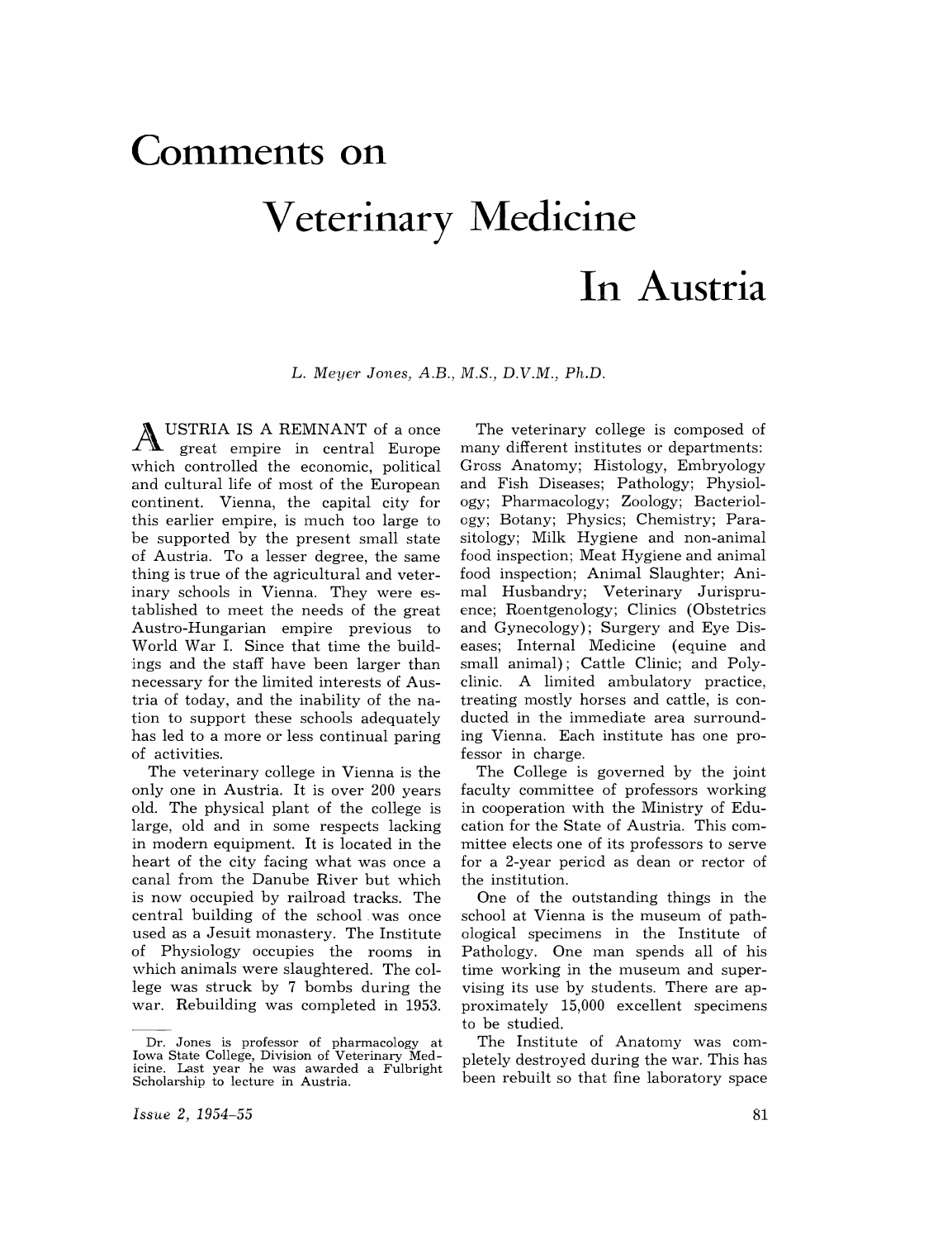and an excellent lecture room are now available. There is a great deal of emphasis placed upon anatomy in Vienna as well as in all European schools. Generally, the students study anatomy for a minimum of 2 years, and in some places, 3 years.

The curriculum at the school may be completed in 5 years, but most students require  $6\frac{1}{2}$  years, which includes the time required for preparation for examinations. During this period, they take all of their course work in the veterinary school which is a complete educational unit. For example, the college has an Institute of Animal Husbandry that maintains different breeds of cattle for teaching purposes. The curriculum also includes instruction in fish and bee diseases. In Europe the veterinary profession reserves control over matters of animal nutrition, animal breeding and animal slaughter with subsequent inspection of all human foods of animal origin and some of vegetable origin. The activities of the agriculturist on the continent do not extend into the field of animal physiology, animal breeding or food inspection.

There are about 275 students enrolled in the 5-year veterinary curriculum in Vienna. No one knows exactly how many students there are because the status of certain students is doubtful. Their study is sometimes spread over a period of many years, and it is uncertain whether they have dropped out or will be back soon. One student in pharmacology had started his studies 8 years before but had not yet completed the first 2 years of the curriculum. Supposedly, there is a 7-year limit in such a case. A student presents himself for a series of examinations in the fundamental subjects at the end of his first 2 years. After having passed all of these examinations, he may continue his course for another 2 years, when the process is repeated. A final examination period at the end of his curriculum is also necessary.

The student mortality in the educational system in Austria is quite high. Exact figures for this are lacking but a relatively large percentage of students

fail at the various levels of the educational system, beginning at the age of 10 years when the first hurdle is met.

After the student receives his veterinary degree which enables him to practice, he may remain at the school for a period of 3 to 6 months to do research under the direction of a professor of his own choice. The successful completion of this period of research and the production of a creditable paper for publication by the institute will justify the awarding of a degree of Doctor of Veterinary Medicine. Many students study for these degrees because there is much competition among the university trained people. A doctor's degree adds a bit of needed prestige and also enables graduates to obtain better positions. There is a surplus of veterinarians in Austria; the new graduate frequently has difficulty finding a position or a location that will support him.

In Austria there are about 1300 veterinarians. About 200 of these are official government workers. There are 60 veterinarians who work in research and education; nearly 50 are employed as meat and milk inspectors. Twenty veterinarians are in the field of animal breeding, and the remaining 900 are in private practice. These private practitioners may be called upon as needed by the ministry, which pays them to help control infectious diseases during a large scale out break. The veterinary government is under the Ministry of Agriculture. At most, there cannot be more than five veterinarians in Austria that are in commercial work. The apothecary supplies most of the drugs used by the veterinarian. A few drugs are imported from Germany.

The practitioner in Austria spends about two-thirds of his time working with cattle and the remaining one-third divided between horses and swine. Sheep, goats and poultry receive practically no attention. There are only a few small animal practitioners. Practically all of them are located in Vienna, where there are entirely too many dogs for the number of people. People cannot afford to have chil-

"AUSTRIA

*(Continued on page 84)* 

*Iowa State College Veterinarian*